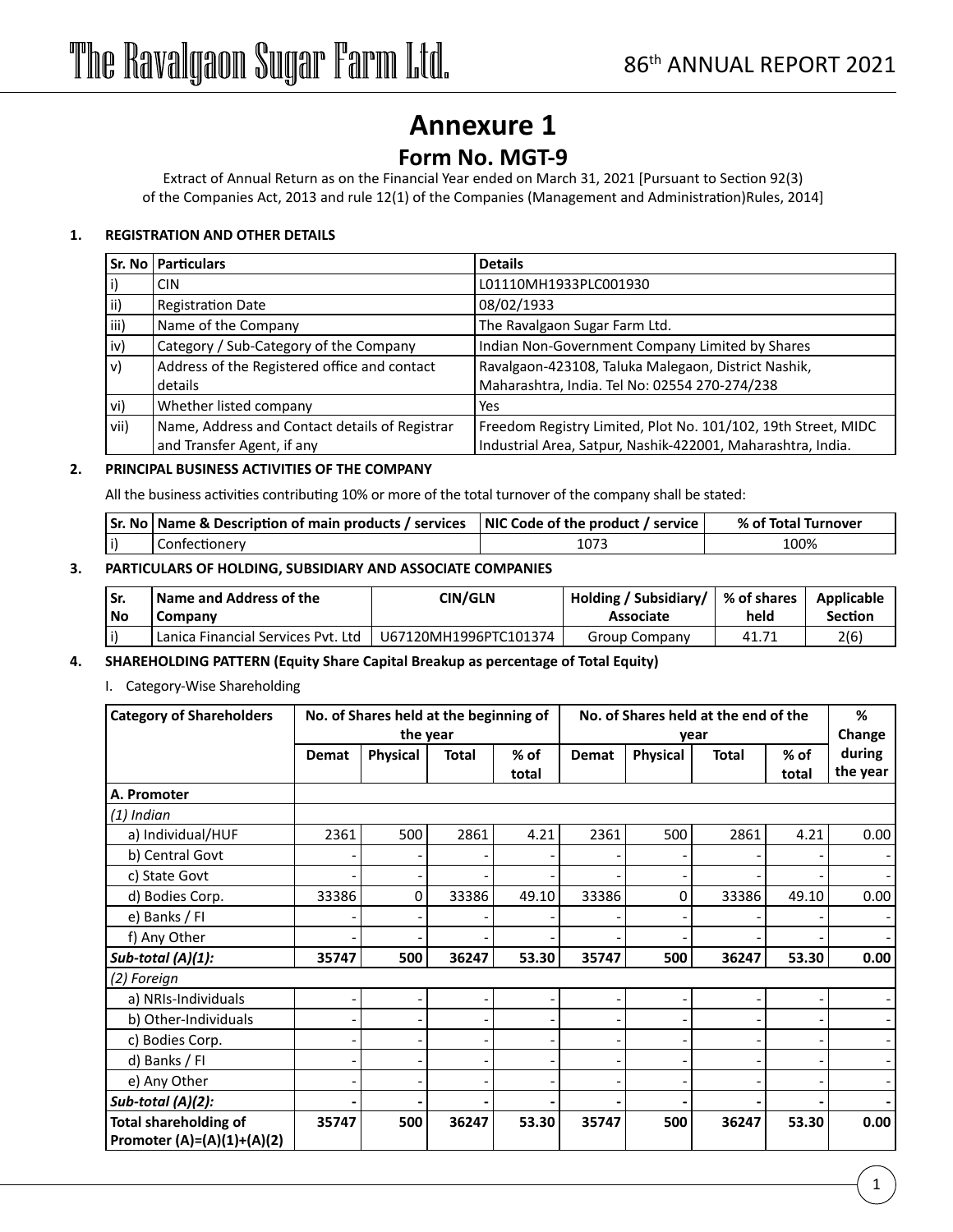| <b>Category of Shareholders</b>        |              |          | No. of Shares held at the beginning of |        | No. of Shares held at the end of the |             |                | %      |          |
|----------------------------------------|--------------|----------|----------------------------------------|--------|--------------------------------------|-------------|----------------|--------|----------|
|                                        |              | the year |                                        |        |                                      |             | year           |        | Change   |
|                                        | <b>Demat</b> | Physical | <b>Total</b>                           | $%$ of | Demat                                | Physical    | <b>Total</b>   | $%$ of | during   |
|                                        |              |          |                                        | total  |                                      |             |                | total  | the year |
| <b>B. Public Shareholding</b>          |              |          |                                        |        |                                      |             |                |        |          |
| 1. Institutions                        |              |          |                                        |        |                                      |             |                |        |          |
| a) Mutual Funds                        |              |          |                                        |        |                                      |             |                |        |          |
| b) Banks/FI                            |              | 28       | 28                                     | 0.04   |                                      | 28          | 28             | 0.04   |          |
| c) Central Govt.                       |              |          |                                        |        |                                      |             |                |        |          |
| d) State Govt(s)                       |              |          |                                        |        |                                      |             |                |        |          |
| e) Venture Capital Funds               |              |          |                                        |        |                                      |             |                |        |          |
| f) Insurance Companies                 |              |          |                                        |        |                                      |             |                |        |          |
| g) Fils                                |              |          |                                        |        |                                      |             |                |        |          |
| h) Foreign Venture                     |              |          |                                        |        |                                      |             |                |        |          |
| Capital Funds                          |              |          |                                        |        |                                      |             |                |        |          |
| i) Others (specify)                    |              |          |                                        |        |                                      |             |                |        |          |
| j) Private Sector Banks                | 10           |          | 10                                     | 0.01   | 7                                    |             | $\overline{7}$ | 0.01   |          |
| Sub-total (B)(1):                      | 10           | 28       | 38                                     | 0.05   | 7                                    | 28          | 35             | 0.05   |          |
| 2. Non-Institutions                    |              |          |                                        |        |                                      |             |                |        |          |
| a) Bodies Corp.                        |              |          |                                        |        |                                      |             |                |        |          |
| i) Indian                              | 1017         | 228      | 1245                                   | 1.83   | 735                                  | 220         | 955            | 1.40   | $-0.43$  |
| ii) Overseas                           |              |          |                                        |        |                                      |             |                |        |          |
| d) Individuals                         |              |          |                                        |        |                                      |             |                |        |          |
| i) Individual shareholders             | 23251        | 2435     | 25686                                  | 37.77  | 23607                                | 2048        | 25655          | 37.73  | $-0.05$  |
| holding nominal share                  |              |          |                                        |        |                                      |             |                |        |          |
| capital upto ₹1 lakh                   |              |          |                                        |        |                                      |             |                |        |          |
| ii) Individual shareholders            |              | 2883     | 2883                                   | 4.24   |                                      | 2883        | 2883           | 4.24   |          |
| holding nominal share                  |              |          |                                        |        |                                      |             |                |        |          |
| capital in excess of                   |              |          |                                        |        |                                      |             |                |        |          |
| Rs. 1 lakh                             |              |          |                                        |        |                                      |             |                |        |          |
| c) Others (specify)                    |              |          |                                        |        |                                      |             |                |        |          |
| i) NRIs                                | 121          | 98       | 219                                    | 0.32   | 203                                  | 98          | 301            | 0.44   | 0.12     |
| ii) Trust                              | 9            |          | 9                                      | 0.01   | 9                                    |             | 9              | 0.01   |          |
| iii) Hindu Undivided                   | 1473         |          | 1473                                   | 2.17   | 1285                                 |             | 1285           | 1.89   | $-0.28$  |
| Family                                 |              |          |                                        |        |                                      |             |                |        |          |
| iv) Clearing Members                   | 200          |          | 200                                    | 0.29   | 258                                  |             | 258            | 0.38   | 0.09     |
| v) LLP                                 |              |          |                                        |        |                                      |             |                |        |          |
| vi) IEPF                               |              |          |                                        |        | 372                                  | $\mathbf 0$ | 372            | 0.55   | 0.55     |
| Sub-total (B)(2):                      | 26071        | 5644     | 31715                                  | 46.64  | 26469                                | 5249        | 31718          | 46.64  |          |
| <b>Total Public Shareholding</b>       | 26081        | 5672     | 31753                                  | 46.70  | 26476                                | 5277        | 31753          | 46.70  |          |
| $(B)=(B)(1)+(B)(2)$                    |              |          |                                        |        |                                      |             |                |        |          |
| C. Shares held by Custodian            |              |          |                                        |        |                                      |             |                |        |          |
|                                        |              |          |                                        |        |                                      |             |                |        |          |
| for GDRs & ADRs<br>Grand Total (A+B+C) | 61828        | 6172     | 68000                                  | 100    | 62223                                | 5777        | 68000          | 100.00 |          |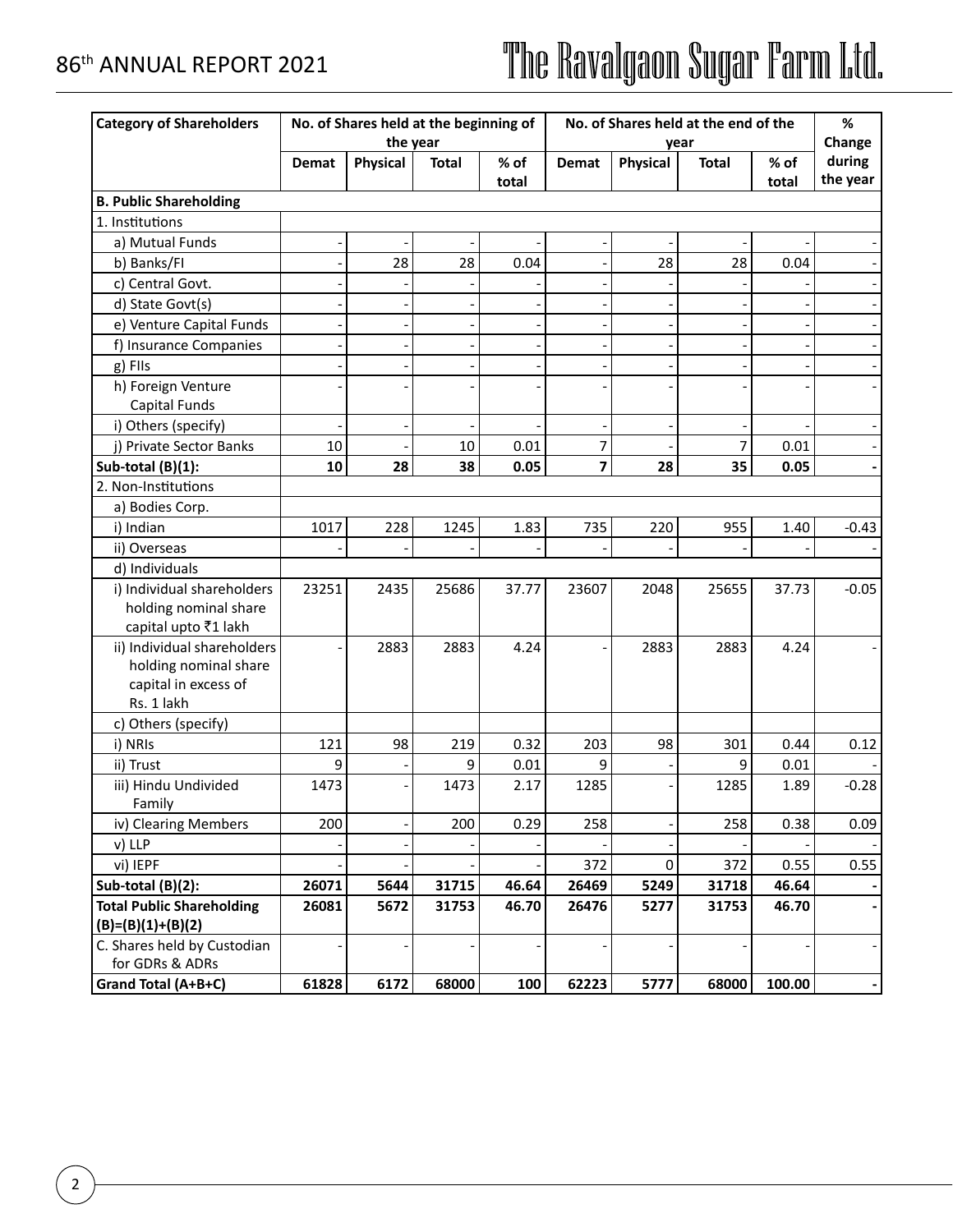### **a. Shareholding of Promoters:**

| Sr.<br>No.     | <b>Shareholder's Name</b>            | Shareholding at the end of the year<br>Shareholding at the beginning of the<br>year |                                           |                                                           |                         | % change in<br>shareholding               |                                                           |                    |
|----------------|--------------------------------------|-------------------------------------------------------------------------------------|-------------------------------------------|-----------------------------------------------------------|-------------------------|-------------------------------------------|-----------------------------------------------------------|--------------------|
|                |                                      | No. of<br><b>Shares</b>                                                             | % of total<br>shares<br>of the<br>Company | % of shares<br>Pledged /<br>encumbered<br>to total shares | No. of<br><b>Shares</b> | % of total<br>shares<br>of the<br>Company | % of shares<br>Pledged /<br>encumbered<br>to total shares | during the<br>year |
|                | Harshavardhan Doshi                  | 2070                                                                                | 3.04                                      |                                                           | 2070                    | 3.04                                      |                                                           |                    |
| 2              | Carina Finvest Limited               | 5020                                                                                | 7.38                                      |                                                           | 5020                    | 7.38                                      |                                                           |                    |
| 3              | Lanica Financial Services<br>Pyt Ltd | 28366                                                                               | 41.71                                     |                                                           | 28366                   | 41.71                                     |                                                           |                    |
| $\overline{4}$ | Nihal Doshi                          | 291                                                                                 | 0.43                                      |                                                           | 291                     | 0.43                                      |                                                           |                    |
| 5              | Lalan Ajay Kapadia                   | 500                                                                                 | 0.74                                      |                                                           | 500                     | 0.74                                      |                                                           |                    |

### **b. Change in Promoters' shareholding (Please Specify, if there is no Change):**

| Sr. | <b>Particulars</b>                                   |               | Shareholding at the<br>beginning of the year |        | <b>Cumulative Shareholding</b>       | Reason    |
|-----|------------------------------------------------------|---------------|----------------------------------------------|--------|--------------------------------------|-----------|
| No. |                                                      | No. of        | % of total shares                            | No. of | during the year<br>% of total shares |           |
|     |                                                      | <b>Shares</b> | of the Company                               | shares | of the Company                       |           |
| 1.  | Carina Finvest Limited                               |               |                                              |        |                                      |           |
|     | At the beginning of the year                         | 5020          | 7.38                                         | 5020   | 7.38                                 |           |
|     | Date wise Increase / Decrease in Share holding       |               |                                              |        |                                      | No.       |
|     | during the year specifying the reasons for increase  |               |                                              |        |                                      | Change    |
|     | / decrease (e.g. allotment / transfer / bonus/ sweat |               |                                              |        |                                      |           |
|     | equity etc):                                         |               |                                              |        |                                      |           |
|     | At the End of the year                               |               |                                              | 5020   | 7.38                                 |           |
| 2.  | Lanica Financial Services Pvt Ltd                    |               |                                              |        |                                      |           |
|     | At the beginning of the year                         | 28366         | 41.71                                        | 28366  | 41.71                                |           |
|     | Date wise Increase / Decrease in Share holding       |               |                                              |        |                                      | <b>No</b> |
|     | during the year specifying the reasons for increase  |               |                                              |        |                                      | Change    |
|     | / decrease (e.g. allotment / transfer / bonus/ sweat |               |                                              |        |                                      |           |
|     | equity etc):                                         |               |                                              |        |                                      |           |
|     | At the End of the year                               |               |                                              | 28366  | 41.71                                |           |
| 3.  | Harshavardhan B. Doshi                               |               |                                              |        |                                      |           |
|     | At the beginning of the year                         | 2070          | 3.04                                         | 2070   | 3.04                                 |           |
|     | Date wise Increase / Decrease in Share holding       |               |                                              |        |                                      | <b>No</b> |
|     | during the year specifying the reasons for increase  |               |                                              |        |                                      | Change    |
|     | / decrease (e.g. allotment / transfer / bonus/ sweat |               |                                              |        |                                      |           |
|     | equity etc):                                         |               |                                              |        |                                      |           |
|     | At the End of the year                               |               |                                              | 2070   | 3.04                                 |           |
| 4.  | Lalan Ajay Kapadia                                   |               |                                              |        |                                      |           |
|     | At the beginning of the year                         | 500           | 0.74                                         | 500    | 0.74                                 |           |
|     | Date wise Increase / Decrease in Share holding       |               |                                              |        |                                      | No.       |
|     | during the year specifying the reasons for increase  |               |                                              |        |                                      | Change    |
|     | / decrease (e.g. allotment / transfer / bonus/ sweat |               |                                              |        |                                      |           |
|     | equity etc):                                         |               |                                              |        |                                      |           |
|     | At the End of the year                               |               |                                              | 500    | 0.74                                 |           |
| 5.  | <b>Nihal Doshi</b>                                   |               |                                              |        |                                      |           |
|     | At the beginning of the year                         | 291           | 0.43                                         | 291    | 0.43                                 |           |
|     | Date wise Increase / Decrease in Share holding       |               |                                              |        |                                      | No        |
|     | during the year specifying the reasons for increase  |               |                                              |        |                                      | Change    |
|     | / decrease (e.g. allotment / transfer / bonus/ sweat |               |                                              |        |                                      |           |
|     | equity etc): 20-09-2019                              |               |                                              |        |                                      |           |
|     | At the End of the year                               |               |                                              | 291    | 0.43                                 |           |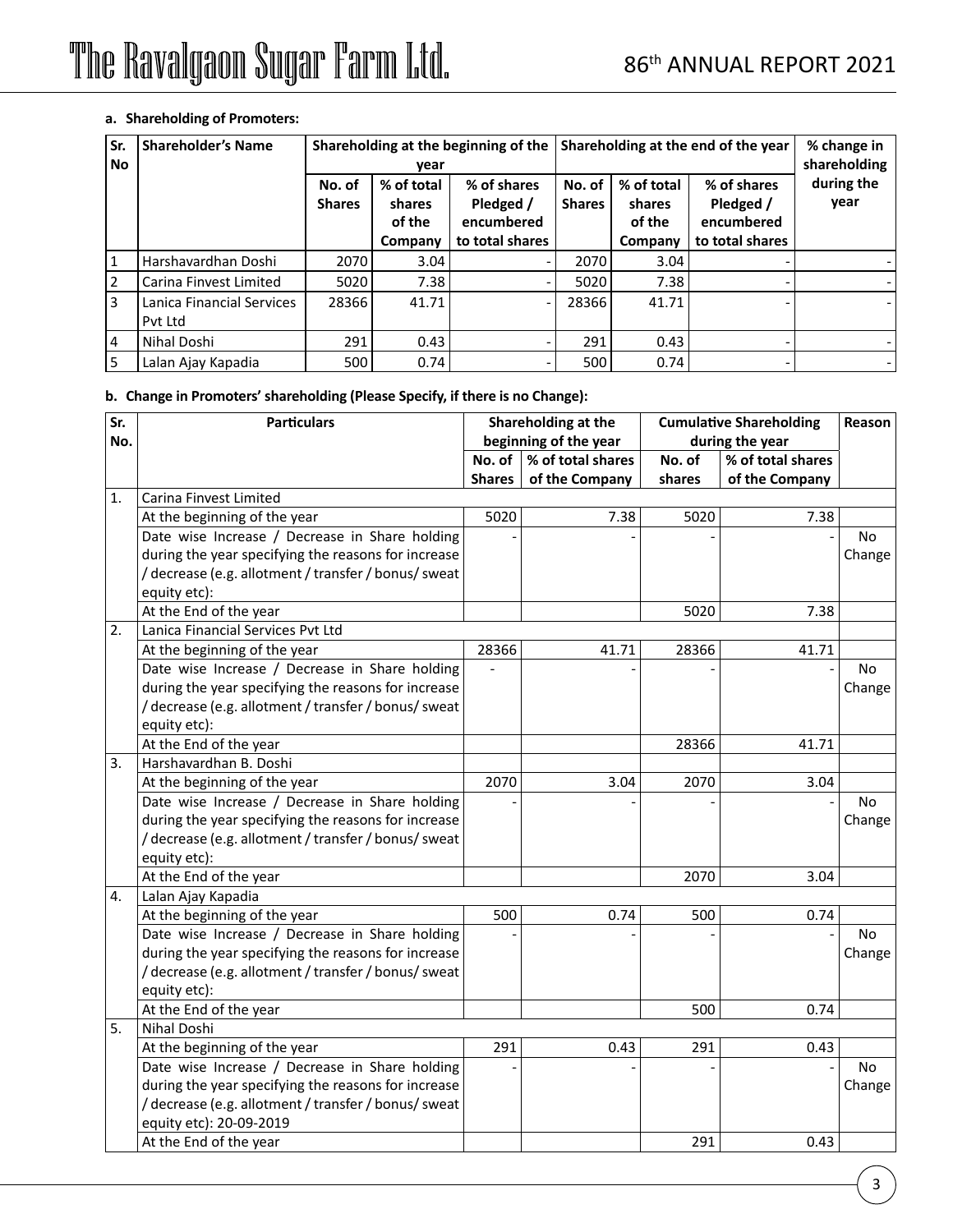### **C. Shareholding Pattern of Top Ten Shareholders (other than Directors, Promoters and Holders of GDRs and ADRs):**

| Sr. | <b>Shareholder's Name</b>                            | Shareholding at the |                       | <b>Cumulative Shareholding</b> |                   | Reason    |
|-----|------------------------------------------------------|---------------------|-----------------------|--------------------------------|-------------------|-----------|
| No. |                                                      |                     | beginning of the year |                                | during the year   |           |
|     |                                                      | No. of              | % of total shares     | No. of $ $                     | % of total shares |           |
|     |                                                      | <b>Shares</b>       | of the Company        | shares                         | of the Company    |           |
| 1.  | Bhavin Ramakant Saraiya                              |                     |                       |                                |                   |           |
|     | At the beginning of the year                         | 494                 | 0.73                  | 494                            | 0.73              |           |
|     | Date wise Increase / Decrease in Share holding       |                     |                       |                                |                   | No Change |
|     | during the year specifying the reasons for increase  |                     |                       |                                |                   |           |
|     | / decrease (e.g. allotment / transfer / bonus/ sweat |                     |                       |                                |                   |           |
|     | equity etc):                                         |                     |                       |                                |                   |           |
|     | At the End of the year                               |                     |                       | 494                            | 0.73              |           |
| 2.  | Mehmood Gulamnabi Kagzi                              |                     |                       |                                |                   |           |
|     | At the beginning of the year                         | 402                 | 0.59                  | 402                            | 0.59              |           |
|     | Date wise Increase / Decrease in Share holding       |                     |                       |                                |                   | No Change |
|     | during the year specifying the reasons for increase  |                     |                       |                                |                   |           |
|     | /decrease (e.g. allotment / transfer / bonus/ sweat  |                     |                       |                                |                   |           |
|     | equity etc):                                         |                     |                       |                                |                   |           |
|     | At the End of the year                               |                     |                       | 402                            | 0.59              |           |
| 3.  | Sharad Kanayalal Shah                                |                     |                       |                                |                   |           |
|     | At the beginning of the year                         | 400                 | 0.59                  | 400                            | 0.59              |           |
|     | Date wise Increase / Decrease in Share holding       |                     |                       |                                |                   |           |
|     | during the year specifying the reasons for increase  |                     |                       |                                |                   |           |
|     | /decrease (e.g. allotment / transfer / bonus/ sweat  |                     |                       |                                |                   |           |
|     | equity etc):                                         |                     |                       |                                |                   |           |
|     | 24-07-2020                                           | 125                 | 0.18                  | 525                            | 0.77              | Purchase  |
|     | At the End of the year                               |                     |                       | 525                            | 0.77              |           |
| 4.  | Jitendra Lalbhai Shah                                |                     |                       |                                |                   |           |
|     | At the beginning of the year                         | 252                 | 0.37                  | 252                            | 0.37              |           |
|     | Date wise Increase / Decrease in Share holding       |                     |                       |                                |                   | No change |
|     | during the year specifying the reasons for increase  |                     |                       |                                |                   |           |
|     | /decrease (e.g. allotment / transfer / bonus/ sweat  |                     |                       |                                |                   |           |
|     | equity etc):                                         |                     |                       |                                |                   |           |
|     | At the End of the year                               |                     |                       | 252                            | 0.37              |           |
| 5.  | Pragna Dilip Vasa                                    |                     |                       |                                |                   |           |
|     | At the beginning of the year                         | 245                 | 0.36                  | 245                            | 0.36              |           |
|     | Date wise Increase / Decrease in Share holding       |                     |                       |                                |                   |           |
|     | during the year specifying the reasons for increase  |                     |                       |                                |                   |           |
|     | / decrease (e.g. allotment / transfer / bonus/ sweat |                     |                       |                                |                   |           |
|     | equity etc):                                         |                     |                       |                                |                   |           |
|     | 22-05-2020                                           | 16                  | 0.02                  | 261                            | 0.38              | Purchase  |
|     | 05-06-2020                                           | $\mathbf{3}$        | 0.00                  | 264                            | 0.39              | Purchase  |
|     | 19-06-2020                                           | $\mathbf{1}$        | 0.00                  | 265                            | 0.39              | Purchase  |
|     | 11-09-2020                                           | $-1$                | 0.00                  | 264                            | 0.39              | Sale      |
|     | 18-09-2020                                           | $\mathbf{1}$        | 0.00                  | 265                            | 0.39              | Purchase  |
|     | 08-01-2021                                           | 26                  | 0.04                  | 291                            | 0.43              | Purchase  |
|     | 15-01-2021                                           | 27                  | 0.04                  | 318                            | 0.47              | Purchase  |
|     | 22-01-2021                                           | 51                  | 0.08                  | 369                            | 0.54              | Purchase  |
|     | 29-01-2021                                           | $\mathbf{1}$        | 0.00                  | 370                            | 0.54              | Purchase  |
|     | 19-02-2021                                           | 91                  | 0.13                  | 461                            | 0.68              | Purchase  |
|     | 26-02-2021                                           | $-2$                | 0.00                  | 459                            | 0.68              | Sale      |
|     | 05-03-2021                                           | $-85$               | $-0.12$               | 374                            | 0.55              | Sale      |
|     | 19-03-2021                                           | 6                   |                       | 380                            | 0.56              |           |
|     |                                                      | $\overline{7}$      | 0.01                  |                                | 0.57              | Purchase  |
|     | 26-03-2021                                           |                     | 0.01                  | 387                            |                   | Purchase  |
|     | At the End of the year                               |                     |                       | 387                            | 0.57              |           |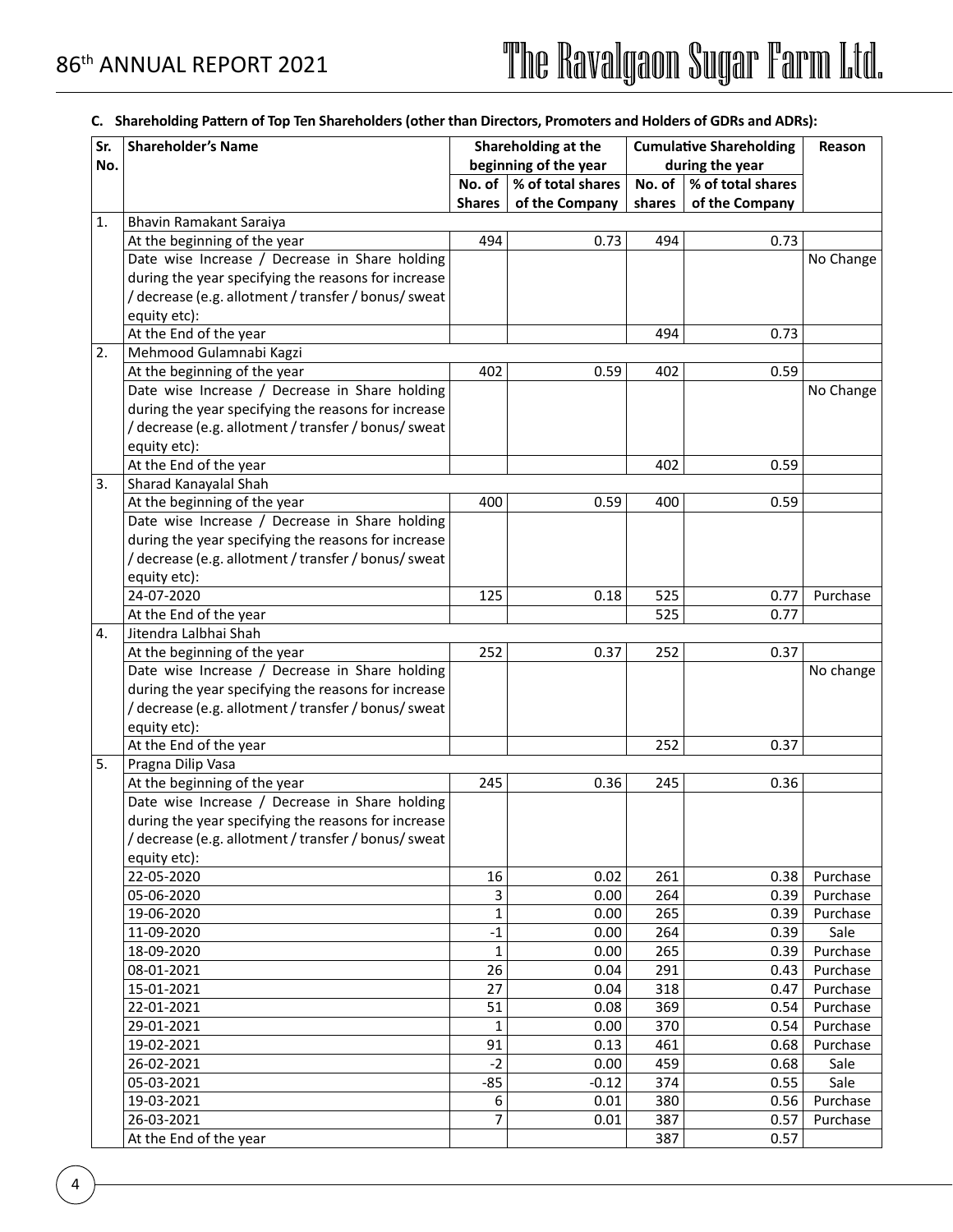| Sr. | <b>Shareholder's Name</b>                            | Shareholding at the |                       | <b>Cumulative Shareholding</b> | Reason            |           |
|-----|------------------------------------------------------|---------------------|-----------------------|--------------------------------|-------------------|-----------|
| No. |                                                      |                     | beginning of the year |                                | during the year   |           |
|     |                                                      | No. of              | % of total shares     | No. of $\ $                    | % of total shares |           |
|     |                                                      | <b>Shares</b>       | of the Company        | shares                         | of the Company    |           |
| 6.  | Kamalini Bahubali                                    |                     |                       |                                |                   |           |
|     | At the beginning of the year                         | 223                 | 0.33                  | 223                            | 0.33              |           |
|     | Date wise Increase / Decrease in Share holding       |                     |                       |                                |                   |           |
|     | during the year specifying the reasons for increase  |                     |                       |                                |                   |           |
|     | / decrease (e.g. allotment / transfer / bonus/ sweat |                     |                       |                                |                   |           |
|     | equity etc):                                         |                     |                       |                                |                   |           |
|     | 05-03-2021                                           | $-100$              | $-0.15$               | 123                            | 0.18              | Sale      |
|     | 12-03-2021                                           | $-123$              | $-0.18$               | 0                              | 0.00              | Sale      |
|     | At the End of the year                               |                     |                       | 0                              | 0.00              |           |
| 7.  | Arvind R. Doshi                                      |                     |                       |                                |                   |           |
|     | At the beginning of the year                         | 217                 | 0.32                  | 217                            | 0.32              |           |
|     | Date wise Increase / Decrease in Share holding       |                     |                       |                                |                   | No Change |
|     | during the year specifying the reasons for increase  |                     |                       |                                |                   |           |
|     | /decrease (e.g. allotment / transfer / bonus/ sweat  |                     |                       |                                |                   |           |
|     | equity etc):                                         |                     |                       |                                |                   |           |
|     | At the End of the year                               |                     |                       | 217                            | 0.32              |           |
| 8.  | <b>Edelweiss Custodial Services Limited</b>          |                     |                       |                                |                   |           |
|     | At the beginning of the year                         | 213                 | 0.31                  | 213                            | 0.31              |           |
|     | Date wise Increase / Decrease in Share holding       |                     |                       |                                |                   |           |
|     | during the year specifying the reasons for increase  |                     |                       |                                |                   |           |
|     | /decrease (e.g. allotment / transfer / bonus/ sweat  |                     |                       |                                |                   |           |
|     | equity etc):                                         |                     |                       |                                |                   |           |
|     | 24-04-2020                                           | 10                  | 0.01                  | 223                            | 0.33              | Purchase  |
|     | 22-05-2020                                           | $-223$              | $-0.33$               | 0                              | 0.00              | Sale      |
|     | 26-06-2020                                           | 2                   | 0.00                  | $\overline{2}$                 | 0.00              | Purchase  |
|     | 04-09-2020                                           | $-2$                | 0.00                  | 0                              | 0.00              | Sale      |
|     | At the End of the year                               |                     |                       | 0                              | 0.00              |           |
| 9.  | Girish Kumar Sharda                                  |                     |                       |                                |                   |           |
|     | At the beginning of the year                         | 205                 | 0.30                  | 205                            | 0.30              |           |
|     | Date wise Increase / Decrease in Share holding       |                     |                       |                                |                   | No Change |
|     | during the year specifying the reasons for increase  |                     |                       |                                |                   |           |
|     | / decrease (e.g. allotment / transfer / bonus/ sweat |                     |                       |                                |                   |           |
|     | equity etc):                                         |                     |                       |                                |                   |           |
|     | At the End of the year                               |                     |                       | 205                            | 0.30              |           |
| 10. | Dilip Vadilal Vasa                                   |                     |                       |                                |                   |           |
|     | At the beginning of the year                         | 159                 | 0.23                  | 159                            | 0.23              |           |
|     | Date wise Increase / Decrease in Share holding       |                     |                       |                                |                   |           |
|     | during the year specifying the reasons for increase  |                     |                       |                                |                   |           |
|     | /decrease (e.g. allotment / transfer / bonus/ sweat  |                     |                       |                                |                   |           |
|     | equity etc):                                         |                     |                       |                                |                   |           |
|     | 08-05-2020                                           | $-1$                | 0.00                  | 158                            | 0.23              | Sale      |
|     | 22-05-2020                                           | 1                   | 0.00                  | 159                            | 0.23              | Purchase  |
|     | 05-06-2020                                           | $-1$                | 0.00                  | 158                            | 0.23              | Sale      |
|     | 26-06-2020                                           | $\mathbf 1$         | 0.00                  | 159                            | 0.23              | Purchase  |
|     | 12-02-2021                                           | $-14$               | $-0.2$                | 145                            | 0.21              | Sale      |
|     | 05-03-2021                                           | $-57$               | $-0.08$               | 191                            | 0.28              | Sale      |
|     | 12-03-2021                                           | 22                  | 0.03                  | 213                            | 0.31              | Purchase  |
|     | At the End of the year                               |                     |                       | 213                            | 0.31              |           |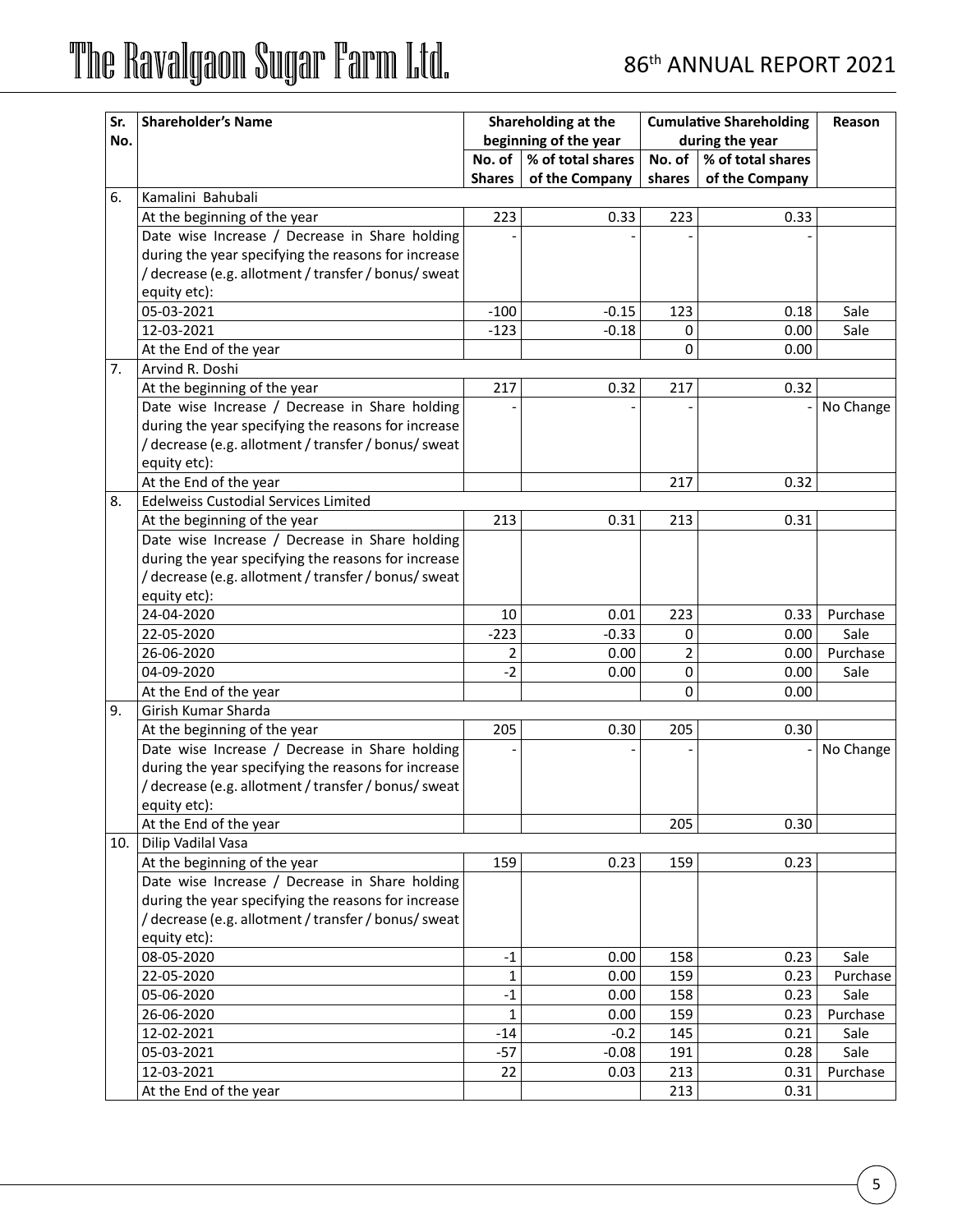### **d. Shareholding of Directors and Key Managerial Personnel:**

| Sr.<br>No. | Name of Directors and Key Managerial Personnel          | Shareholding at the<br>beginning of the year |                   | <b>Cumulative Shareholding</b><br>during the year | Reason                           |        |
|------------|---------------------------------------------------------|----------------------------------------------|-------------------|---------------------------------------------------|----------------------------------|--------|
|            |                                                         | No. of                                       | % of total shares |                                                   | No. of $\vert\%$ of total shares |        |
|            |                                                         | <b>Shares</b>                                | of the Company    | shares                                            | of the Company                   |        |
| 1.         | Harshavardhan Doshi                                     |                                              |                   |                                                   |                                  |        |
|            | At the beginning of the year                            | 2070                                         | 3.04              | 2070                                              | 3.04                             |        |
|            | Date wise Increase / Decrease in Share holding during   |                                              |                   |                                                   |                                  | No     |
|            | the year specifying the reasons for increase / decrease |                                              |                   |                                                   |                                  | Change |
|            | (e.g. allotment / transfer / bonus/ sweat equity etc):  |                                              |                   |                                                   |                                  |        |
|            | At the End of the year                                  |                                              |                   | 2070                                              | 3.04                             |        |
| 2.         | Nihal Doshi                                             |                                              |                   |                                                   |                                  |        |
|            | At the beginning of the year                            | 291                                          | 0.43              | 291                                               | 0.43                             |        |
|            | Date wise Increase / Decrease in Share holding during   |                                              |                   |                                                   | ٠                                | No     |
|            | the year specifying the reasons for increase / decrease |                                              |                   |                                                   |                                  | Change |
|            | (e.g. allotment / transfer / bonus/ sweat equity etc):  |                                              |                   |                                                   |                                  |        |
|            | At the End of the year                                  |                                              |                   | 291                                               | 0.43                             |        |

*Note: None of the Directors and Key Managerial Personnel hold any shares in the Company except mentioned above.*

### **5. Indebtedness:**

Indebtedness of the Company including interest outstanding / accrued but not due for payment ( $\bar{z}$  in lacs)

| <b>Particulars</b>                                  | <b>Secured Loans</b> | <b>Unsecured</b> | <b>Deposits</b> | Total               |
|-----------------------------------------------------|----------------------|------------------|-----------------|---------------------|
|                                                     | excluding deposits   | Loans            |                 | <b>Indebtedness</b> |
| Indebtedness at the beginning of the financial year |                      |                  |                 |                     |
| $\vert i \rangle$<br><b>Principal Amount</b>        | 164.17               | 760.35           | 48.50           | 973.03              |
| ii) Interest due but not paid                       |                      | 53.15            | 6.86            | 60                  |
| iii) Interest accrued but not due                   |                      | 0                | 0               | 0                   |
| Total (i+ii+iii)                                    | 164.17               | 813.49           | 55.36           | 1033.02             |
| Change in Indebtedness during the financial year    |                      |                  |                 |                     |
| Addition                                            | 1586.99              | 311.15           | 0               | 2902.02             |
| Reduction                                           | 1575.44              | 5.65             | 9.48            | 2594.45             |
| Net Change                                          | 11.55                | 305.50           | $-9.48$         | 307.57              |
| Indebtedness at the end of the financial year       |                      |                  |                 |                     |
| i)<br><b>Principal Amount</b>                       | 175.72               | 1029.1           | 41.4            | 1246.25             |
| ii) Interest due but not paid                       |                      | 89.90            | 4.27            | 94.35               |
| iii) Interest accrued but not due                   |                      | O                | 0.18            | 0                   |
| Total (i+ii+iii)                                    | 175.72               | 1119             | 45.88           | 1340.60             |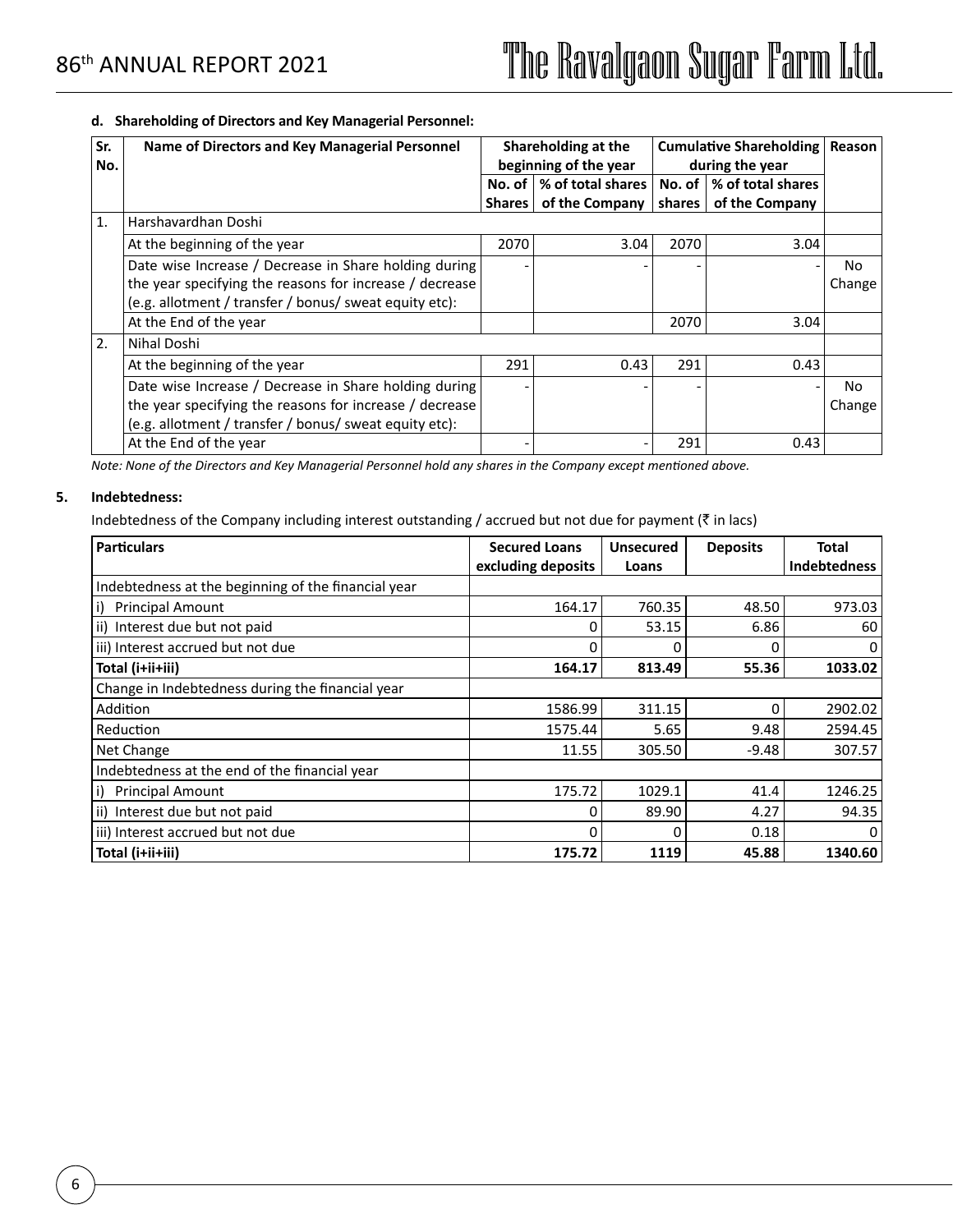### **6. REMUNERATION OF DIRECTORS AND KEY MANAGERIAL PERSONNEL:**

### **a. Remuneration to Managing Director, whole Time Director and / or Manager:**

| $\overline{\mathsf{Sr.}}$ | <b>Particulars of Remuneration</b>                                  | Name of MD/WTD/Manager    |                        |                     |
|---------------------------|---------------------------------------------------------------------|---------------------------|------------------------|---------------------|
| l No.                     |                                                                     | Mr. H. B. Doshi           | <b>Mr. Nihal Doshi</b> | <b>Total Amount</b> |
|                           |                                                                     | (Chairman &               | (Executive             |                     |
|                           |                                                                     | <b>Managing Director)</b> | Director)              |                     |
| 1                         | <b>Gross Salary</b>                                                 |                           |                        |                     |
|                           | (a) Salary as per provisions contained in Section 17(1) of the      | 9,00,012                  | 18,00,000              | 27,00,012           |
|                           | Income Tax Act, 1961                                                |                           |                        |                     |
|                           | (b) Value of perquisites u/s 17(2) of the Income Tax Act, 1961      |                           |                        |                     |
|                           | (c) Profits in lieu of salary u/s 17(3) of the Income Tax Act, 1961 |                           |                        |                     |
| $\vert$ 2                 | <b>Stock Option</b>                                                 |                           |                        |                     |
| $\overline{3}$            | Sweat Equity                                                        |                           |                        |                     |
| $\overline{4}$            | Commission / Performance Pay                                        |                           |                        |                     |
|                           | - as % of profit                                                    |                           |                        |                     |
|                           | - others, specify                                                   |                           |                        |                     |
| l 5                       | Others, please specify                                              |                           |                        |                     |
|                           | Total (A)                                                           | 9,00,012                  | 18,00,000              | 27,00,012           |

#### **Ceiling as per the Act:**

The total managerial remuneration payable in respect of financial year 2020-2021 shall not exceed eleven percent of the net profit of the Company for financial year 2019-2020 or if the same exceeds, it shall be within the limits of Schedule V Part II of the Companies Act, 2013. The remuneration paid to Directors during the year is within the statutory limit as specified above.

#### **b. Remuneration to other Directors: (Amount in Rupees)**

**Sr. No.** Particulars of Remuneration **Mrs. Ramola Mahajani (Independent (Independent Director) Dr. Madhav Welling Director) Mr. Rajiv Jain (Additional Director, Non-Executive Independent) Mr. Uday Kulkarni (Non-Executive Director) Total** 1 | Independent Directors Fees for attending Board/Committee meetings  $\vert$  61,500  $\vert$  41,000 17,500  $\vert$  - 1,20,000 Commission - - - - Others, please specify Total (1) 61,500 41,000 17,500 - 1,20,000 2 **Other Non-Executive Directors** Fees for attending Board/Committee meetings - - - 41,000 41,000 Commission - - - - Others, please specify (Retainership fees)  $\begin{vmatrix} 1 & 1 \end{vmatrix}$  -  $\begin{vmatrix} -1 & 1 \end{vmatrix}$  -  $\begin{vmatrix} 90,000 \end{vmatrix}$  90,000 Total (2) - - - 1,31,000 1,31,000 Total (B) = (1+2) 2,51,000 Total Managerial Remuneration (A+B) 29,51,012